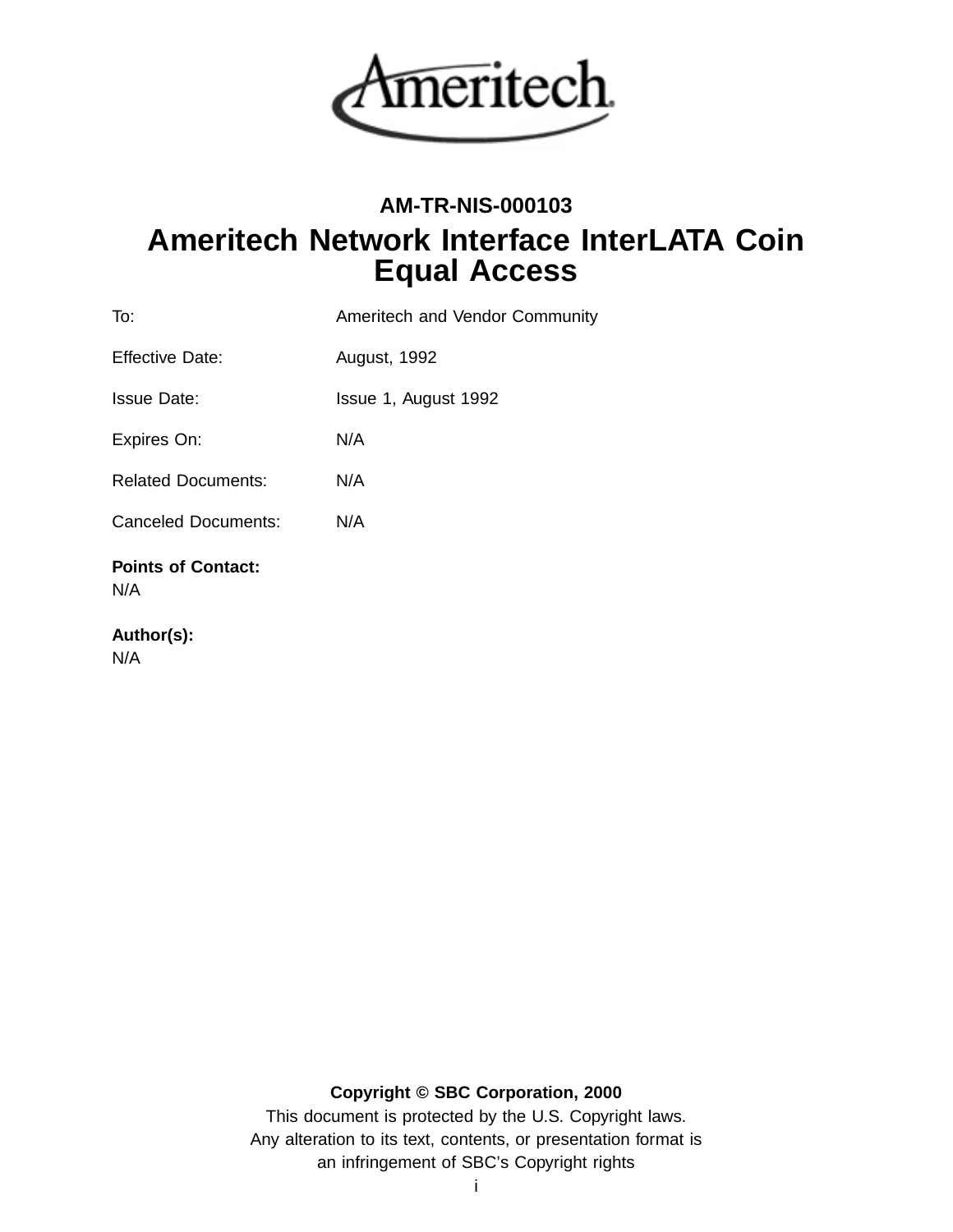|  | <b>SBC Practice</b> |
|--|---------------------|
|--|---------------------|

| <b>Table of Contents</b> |      |                                                                  |                |  |
|--------------------------|------|------------------------------------------------------------------|----------------|--|
| 1.                       |      | <b>GENERAL</b>                                                   | 3              |  |
|                          | 1.1. | InterLATA Coin Equal Access Service                              | 3              |  |
| 2.                       |      | INTERLATA COIN EQUAL ACCESS DESCRIPTION                          | 3              |  |
|                          | 2.1. | <b>End User Perspective</b>                                      | 4              |  |
|                          | 2.2. | <b>Dialing Plans</b>                                             | $\overline{4}$ |  |
|                          | 2.3. | Interconnection Architecture - Local and Tandem Access           | $\overline{4}$ |  |
|                          | 2.4. | Modified Operator Services Signaling - Expanded Inband Signaling | 5              |  |
|                          | 2.5. | <b>Coin Deposit Tones</b>                                        | 5              |  |
|                          | 2.6. | <b>Customer Flashes</b>                                          | 5              |  |
|                          | 2.7. | <b>Operator System Hold</b>                                      | 5              |  |
| 3.                       |      | INTERLATA COIN EQUAL ACCESS PROTOCOL                             | 5              |  |
|                          | 3.1. | General                                                          | 5              |  |
|                          | 3.2. | Modified Operator Services Signaling - Expanded Inband Signaling | 6              |  |
|                          | 3.3. | <b>Coin Deposit Tones</b>                                        | 6              |  |
|                          | 3.4. | <b>Customer Flashes</b>                                          | 6              |  |
|                          | 3.5. | <b>Operator System Hold</b>                                      | $\overline{7}$ |  |
|                          | 3.6. | Trunk Signaling - Modified Operator Signaling                    | $\overline{7}$ |  |
|                          | 3.7. | Dual-Tone Multifrequency Signals                                 | 8              |  |
|                          | 3.8. | <b>Call Progress Signals</b>                                     | 8              |  |

# 4. REFERENCES 8

# **Copyright © SBC Service, Inc. 2000**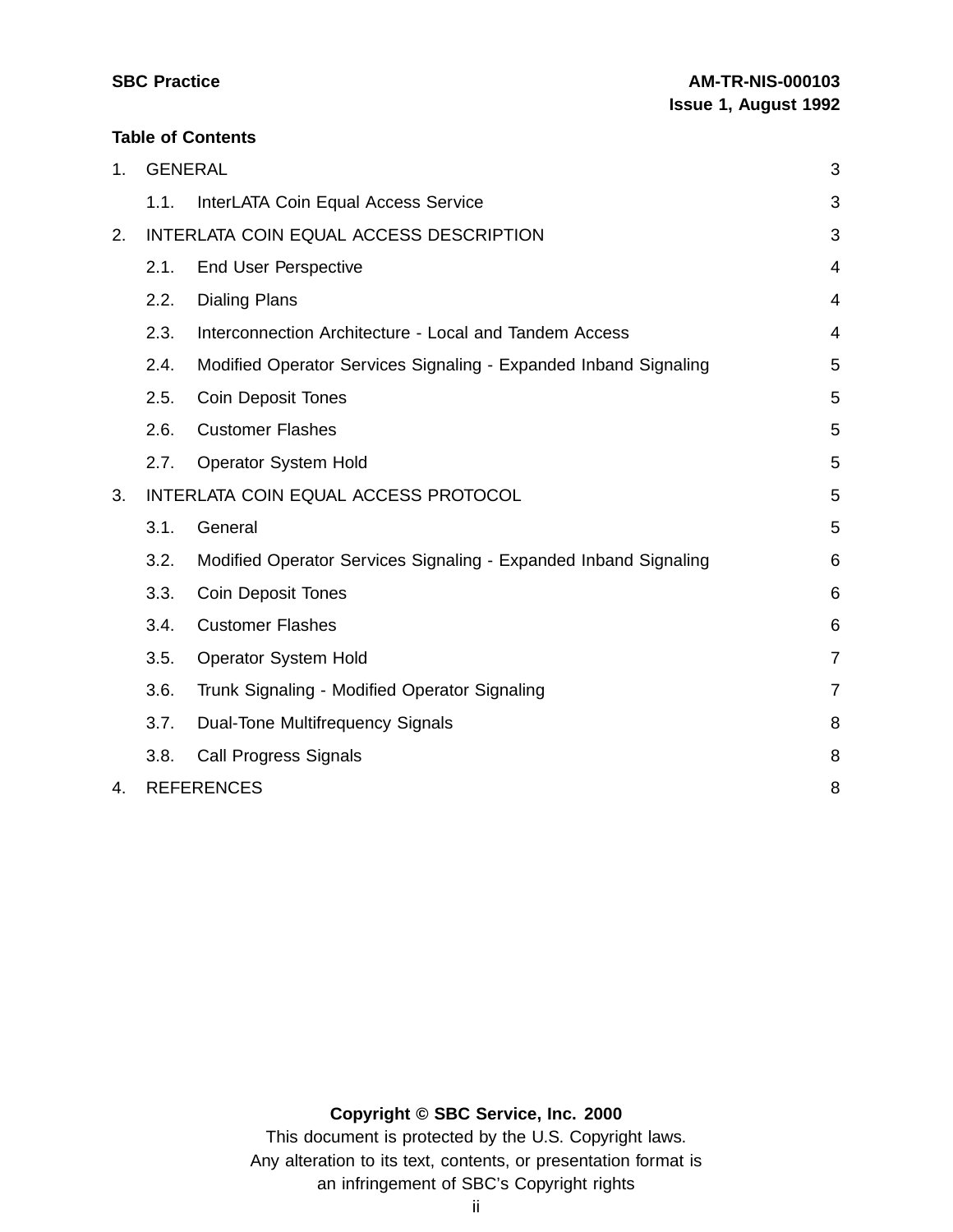# **TECHNICAL REFERENCE NOTICE**

This Technical Reference is published by Ameritech to provide a technical description of the Ameritech InterLATA Coin Equal Access Service.

Ameritech reserves the right to revise this document for any reason including, but not limited to, conformity with standards promulgated by various agencies, utilization of advances in the state of the technical areas, or the reflection of changes in the design of any equipment, techniques or procedures described or referred to herein.

**AMERITECH MAKES NO REPRESENTATION OR WARRANTY, EXPRESS OR IMPLIED, WITH RESPECT TO THE SUFFICIENCY, ACCURACY, OR UTILITY OF ANY INFORMATION OR OPINION CONTAINED HEREIN. AMERITECH EXPRESSLY ADVISES THAT ANY USE OF OR RELIANCE UPON THIS TECHNICAL REFERENCE IS AT THE RISK OF THE USER AND THAT AMERITECH SHALL NOT BE LIABLE FOR ANY DAMAGE OR INJURY IN-CURRED BY ANY PERSON ARISING OUT OF THE SUFFICIENCY, ACCURACY, OR UTILITY OF ANY INFORMATION OR OPINION CONTAINED HEREIN.**

This document is not to be construed as a suggestion to any manufacturer to modify or change any of its products, nor does this document represent any commitment by Ameritech, or any Ameritech operating company (AOC), to purchase any product, whether or not it provides the described characteristics.

Ameritech does not recommend products, and nothing contained herein is intended as a recommendation of any product to anyone.

Nothing contained herein shall be construed as conferring by implication, estoppel, or otherwise any license or right under any patent, whether or not the use of any information herein necessarily employs an invention of any existing or later issued patent.

Ameritech reserves the right not to offer any or all of these services and to withdraw any or all of them at any future time.

Document may be ordered from Ameritech by contacting the Document Order Center at (847) 248-4324.

#### **Copyright © SBC Service, Inc. 2000**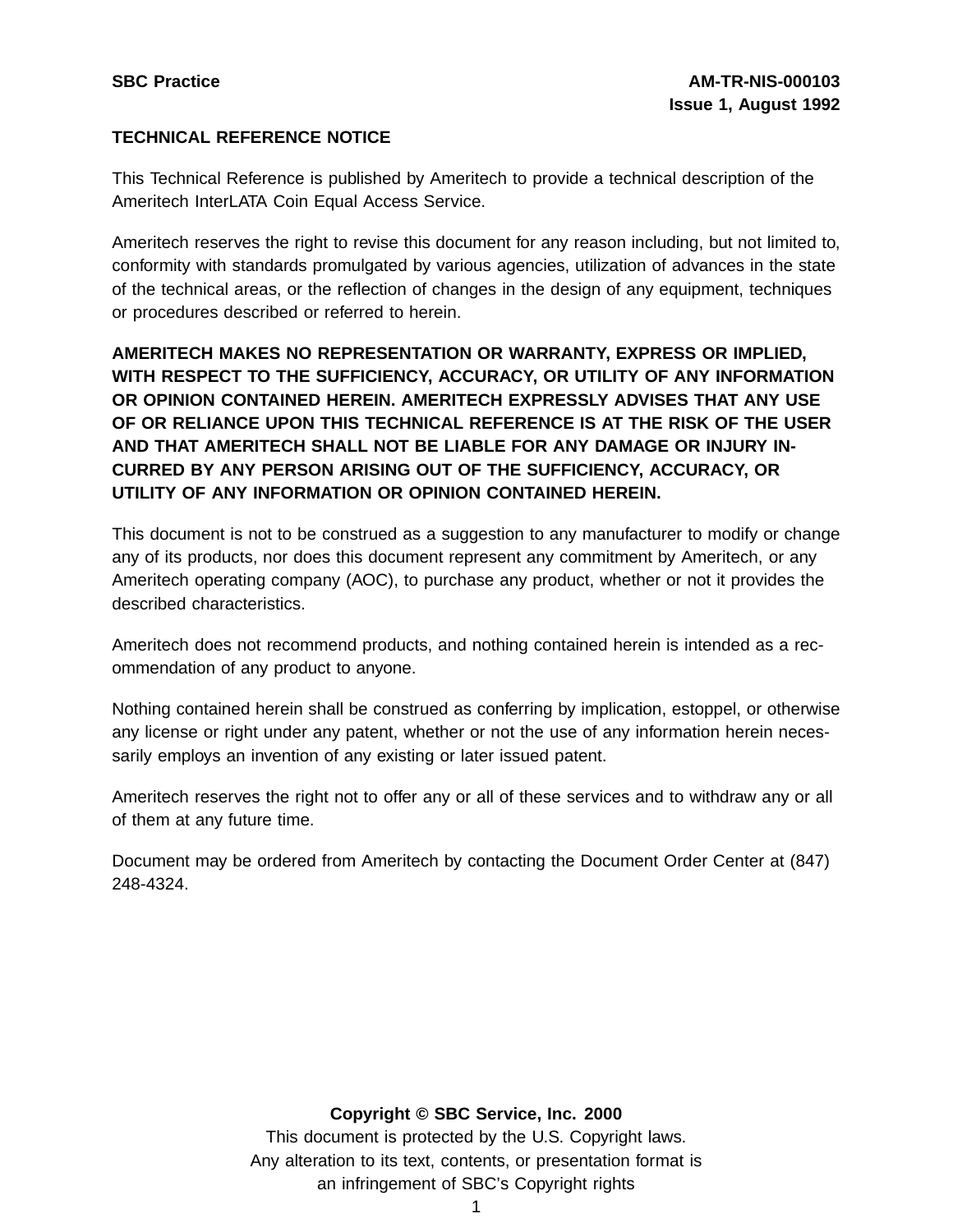# **Copyright © SBC Service, Inc. 2000**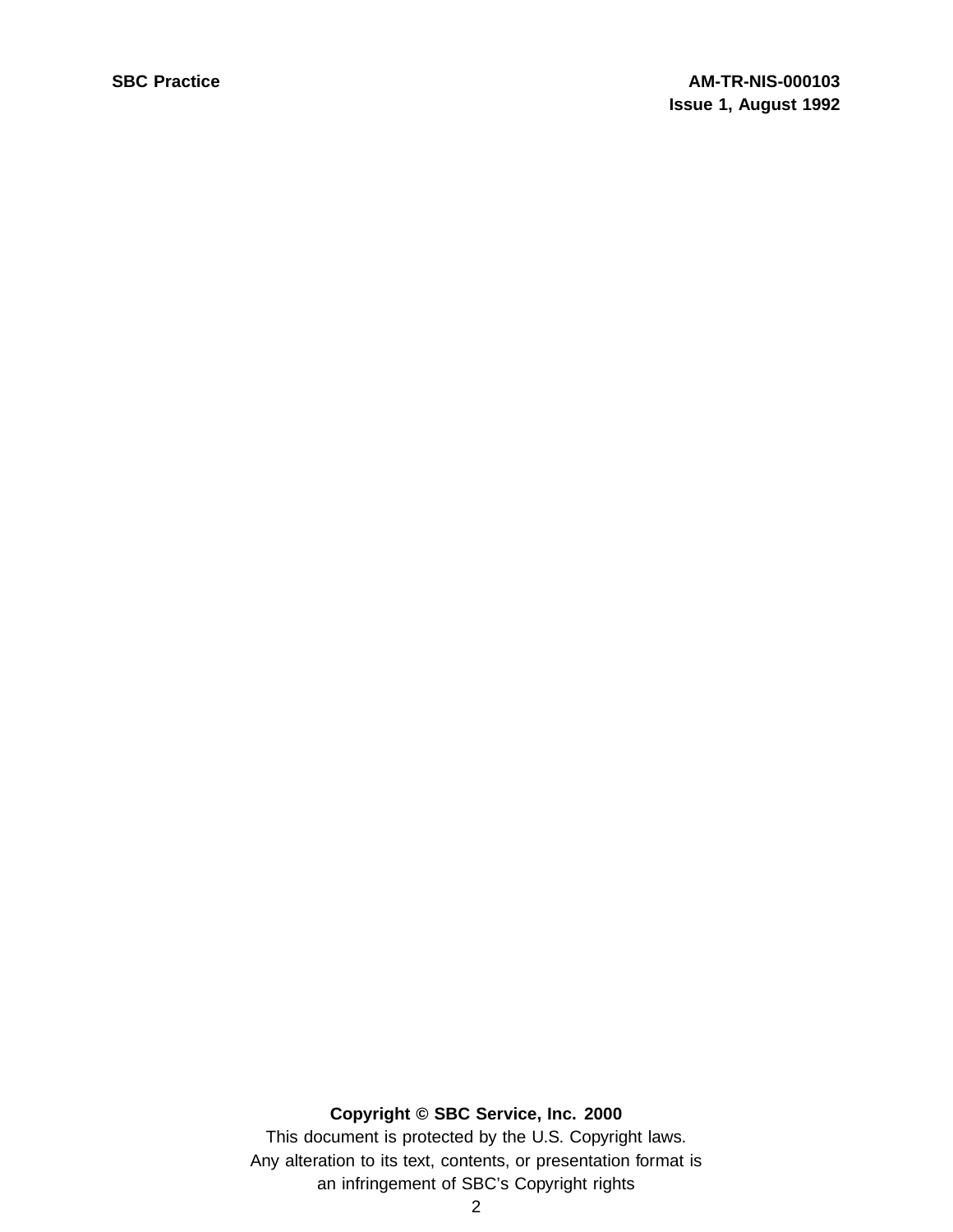# **1. GENERAL**

This document describes the Network Interface (NI) specifications for the Ameritech InterLATA Coin Equal Access service.

# **1.1. InterLATA Coin Equal Access Service**

InterLATA Coin Equal Access Service is offered as a means to provide interexchange Carriers (ICs) with equal access to the InterLATA sent paid coin traffic from Ameritech company coin telephones. This service will allow ICs to connect to the Ameritech operating companies (AOCs) local or tandem central offices for coin traffic. Specifications are provided for a Coin Equal Access Interface as shown in Figure 1.



**Figure 1. InterLATA Coin Equal Access**

# **2. INTERLATA COIN EQUAL ACCESS DESCRIPTION**

InterLATA Coin Equal Access service is provided to allow ICs to handle and route interLATA sent paid coin calls from AOC public telephones. This service arrangement allows interLATA sent paid coin calls to be routed from Ameritech end offices. This service is provided via the trunk side network access and equipped with trunk answer and disconnect supervisory signaling. Multifrequency (MF) address signaling with wink start operation is provided in this configuration.

# **Copyright © SBC Service, Inc. 2000**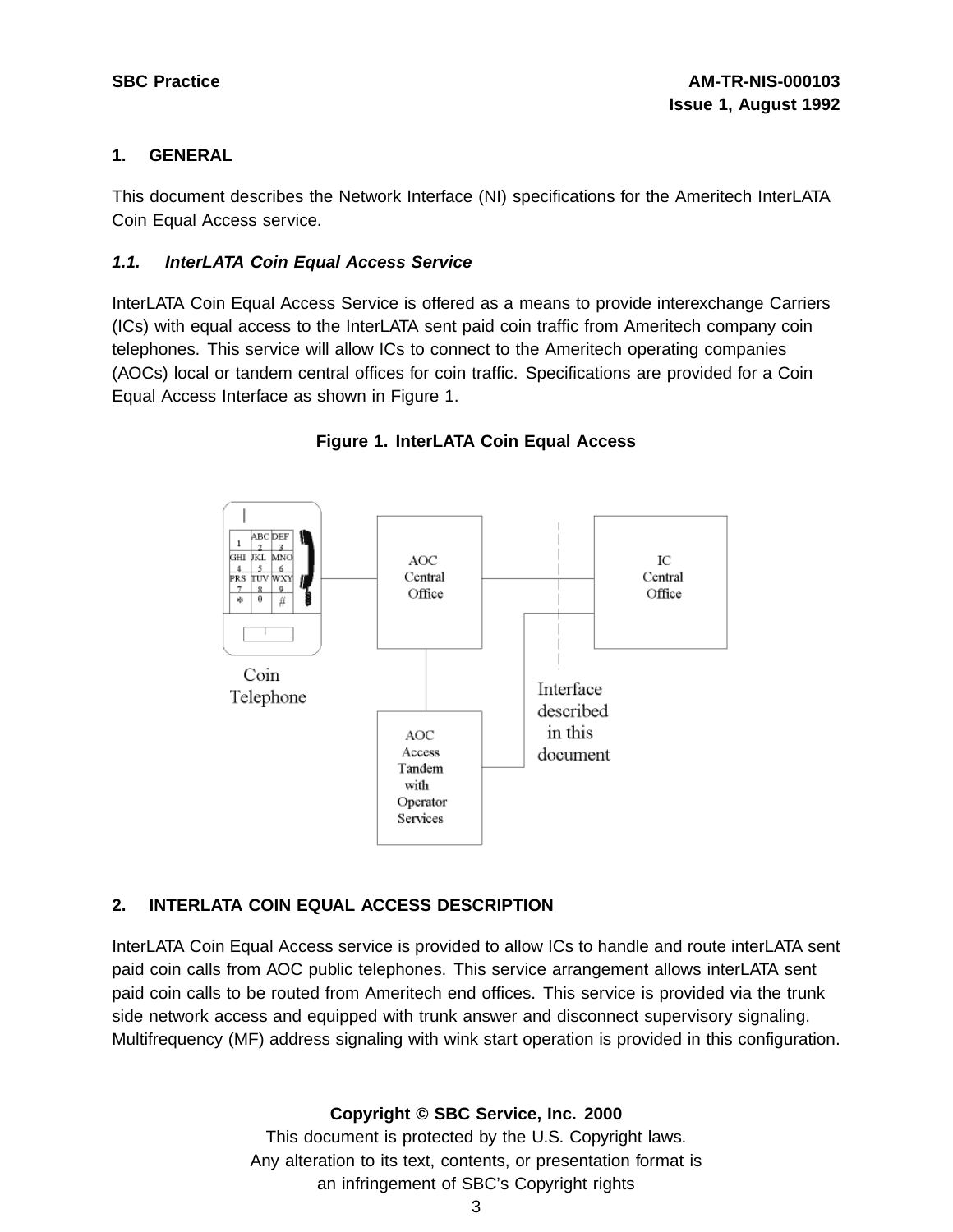The Coin Equal Access service has the following features:

- Local or Tandem access
- Modified Operator Services Signaling Expanded Inband Signaling
- Coin Deposit Tones
- Customer Flashes
- Operator Hold

# **2.1. End User Perspective**

The end user for this service is the caller using the AOC public telephone. The interLATA coin 1+ service will be transparent to such end users, in that all ICs will handle interLATA coin calls in the same manner. This does not include differences in IC specific coin call handling, such as coin deposit prompts, but does include network functionality.

#### **2.2. Dialing Plans**

This service will affect calls dialed in the following formats:

- $\bullet$  1 + 7/10 digits (domestic all with line PIC)
- <sup>011</sup> <sup>+</sup> 7-12 digits (international call with line PIC)
- 10XXX + 1 + 7/10 digits (domestic call with selected IC)
- 10XXX + 011 + 7 12 digits (international call with selected IC)

Dialed codes, such as: 800, 911 etc., made from Ameritech coin phones are not handled as sent paid calls and not affected by this service arrangement.

#### **2.3. Interconnection Architecture - Local and Tandem Access**

An IC may elect to receive their interLATA sent paid coin traffic via trunks directly from the AOC Equal Access end office (EAEO) or from the AOC Access Tandem with operator services. The interface specifications for the direct EAEO or tandem coin traffic access will be the same. Transmissions quality on the direct or tandem trunks is functionally equivalent.

#### **Copyright © SBC Service, Inc. 2000**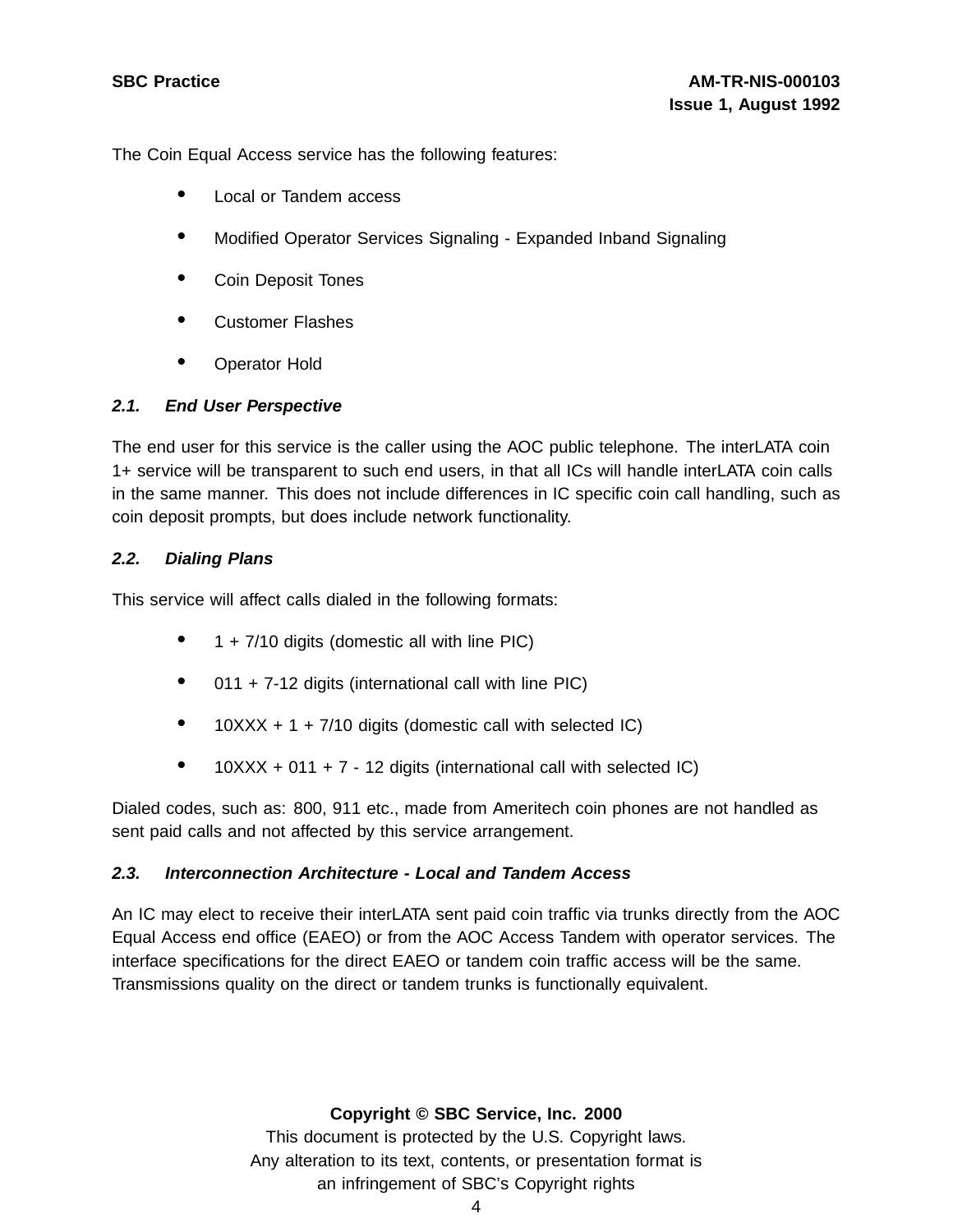### **2.4. Modified Operator Services Signaling - Expanded Inband Signaling**

Expanded inband signaling provides coin collect, coin return, ringback, operator attached and operator released signals and is required for coin signals between the local AOC network and IC switch. The expanded inband signals present the signaling necessary for the current disposition of Ameritech originated interLATA coin traffic. These signals control the collect and return disposition of coins and other functions, such as enabling the coin station DTMF pad for end to end signaling.

#### **2.5. Coin Deposit Tones**

Coin deposit tones are tones sent from the local network to the IC and indicate the deposit of coins in the public telephone.

#### **2.6. Customer Flashes**

If the caller flashes the switchhook on a coin call, an operator recall signal is sent to the IC switch.

#### **2.7. Operator System Hold**

This is the off-hook (acknowledge wink) from the IC that signals the local network that coin control will be controlled from an outside source (not the local serving end office).

#### **3. INTERLATA COIN EQUAL ACCESS PROTOCOL**

#### **3.1. General**

This section deals with the electrical characteristics of the coin equal access service at the network interface. The interface is a dedicated, 2-wire, operator type trunk, using Modified Operator Services Signaling (MOSS), that is designated to handle coin traffic.

This section describes the various signals sent from the local AOC network to the IC switch and from the IC to the local network. These signals pertain to coin operation, MF digit stream, network signals, answer and disconnect signals in the network. Refer to Bellcore documents LSSGR Section 5 TR-NWT-000505, LSSGR Section 6 TR-TSY-000506, LSSGR Section 7 TR-TSY-000507, LSSGR TR-TSY-000530 FSD 20-20-0000, LSSGR TR-NWT-000690 FSD 20- 24-0000, LSSGR TR-TSY-000528, TR-TSY-001052, OSSGR Section 5 TR-NWT-001142, OSSGR Section 6 TR-NWT-001144, OSSGR Section 10 TR-NWT-001149 and OSSGR Section 24 TR-NWT-001162.

#### **Copyright © SBC Service, Inc. 2000**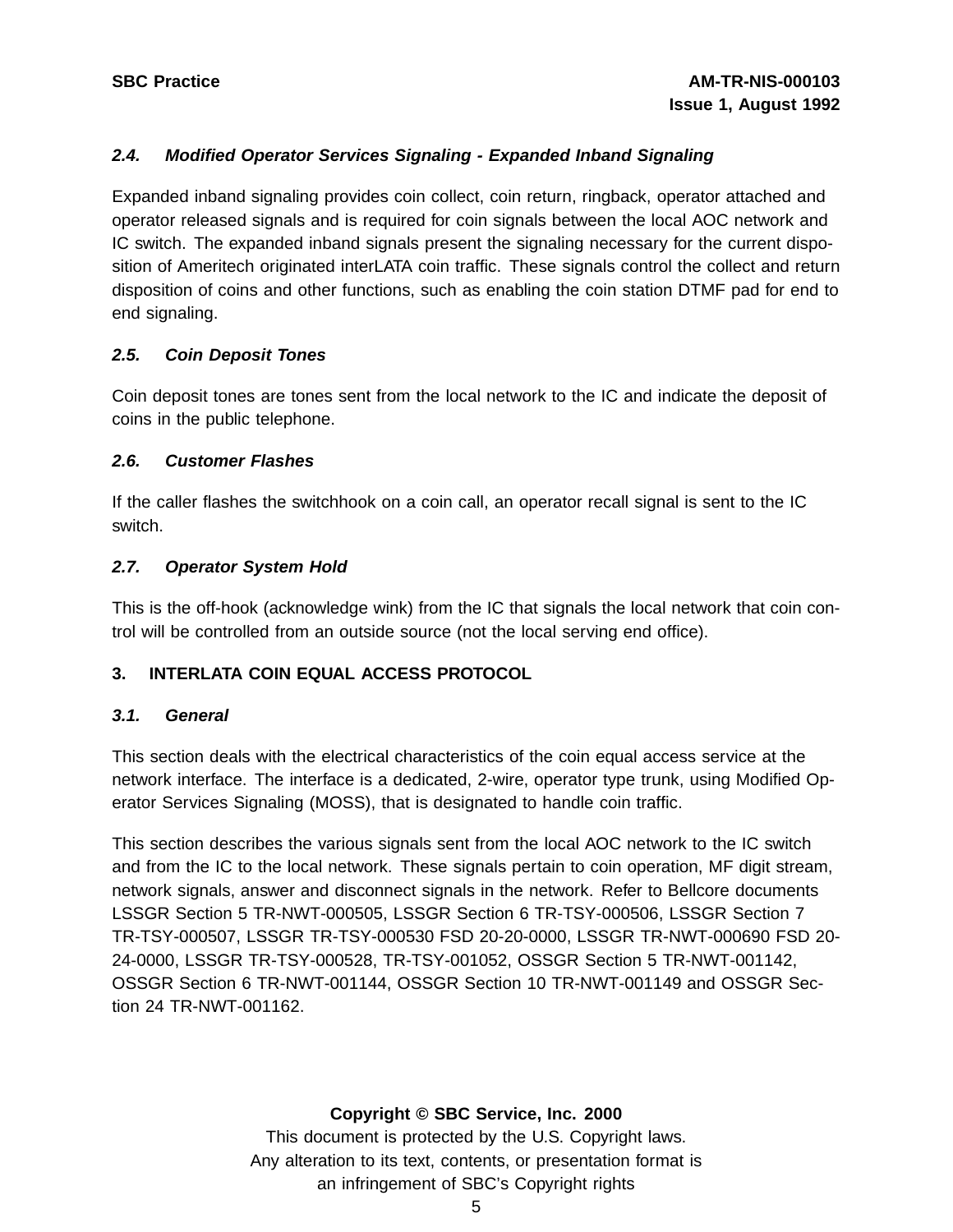### **3.2. Modified Operator Services Signaling - Expanded Inband Signaling**

This section describes the operator systems coin signaling functionality for the following functions: coin collect, coin return, ringback, operator attached, operator released and operator released/coin collect. These signals consist of a pair of in-band tones transmitted simultaneously from the IC operator system to the local network. The Expanded Inband Signaling feature provides the local network with the ability to recognize a long wink (flash) from an operator system or IC in order to facilitate the detection of in-band winks and screen out on-hook hits (which may falsely attach a receiver). Refer to Bellcore documents LSSGR Section 5 TR-NWT-000505, LSSGR Section 6 TR-TSY-000506, LSSGR TR-TSY-000528 FSD-10-08-0000, PTGR TR-TSY-000456 and OSSGR Section 6 TR-NWT-001144.

Coin Collect and Coin Return - Coin collect and coin return signals are generated at the operator system as in-band tones (700 & 1100 and 1100 & 1700 Hz respectively) to signal the local network for proper disposition of the coins.

Ringback - The ringback signal (700 & 1700 Hz) is sent from the IC operator system to indicate to the local network that ringing current should be applied to the coin line.

Operator Attached - The operator attached signal (1300 & 1500 Hz) indicates that the IC operator system is monitoring for coins and this condition will disable the coin station dial pad.

Operator Released - The coin released signal (900 & 1500 Hz) indicates that the monitoring of coins has been completed by the IC operator system and this condition is used to enable the dial pad for further use.

Operator Released/Coin Collect - The operator released/coin collect signal (1500 & 1700 Hz) indicates that the monitoring of coin deposits has been completed and that a coin collect action should be performed at the local network.

#### **3.3. Coin Deposit Tones**

Coin deposit signals comprise a number of bursts of dual frequency (1700 & 2200 Hz) tones: one burst for a nickel, two for a dime and five for a quarter. The coin station should generate coin signals in the order the coins are actually deposited. Refer to Bellcore document LSSGR Section 6.2 TR-TSY-000506 and PTGR TR-TSY-000456 Section 5.

#### **3.4. Customer Flashes**

If the customer flashes the switchhook on a operator system handled coin call, an "operator recall" signal is sent to the IC operator system for connection to an operator. Refer to Bellcore

#### **Copyright © SBC Service, Inc. 2000**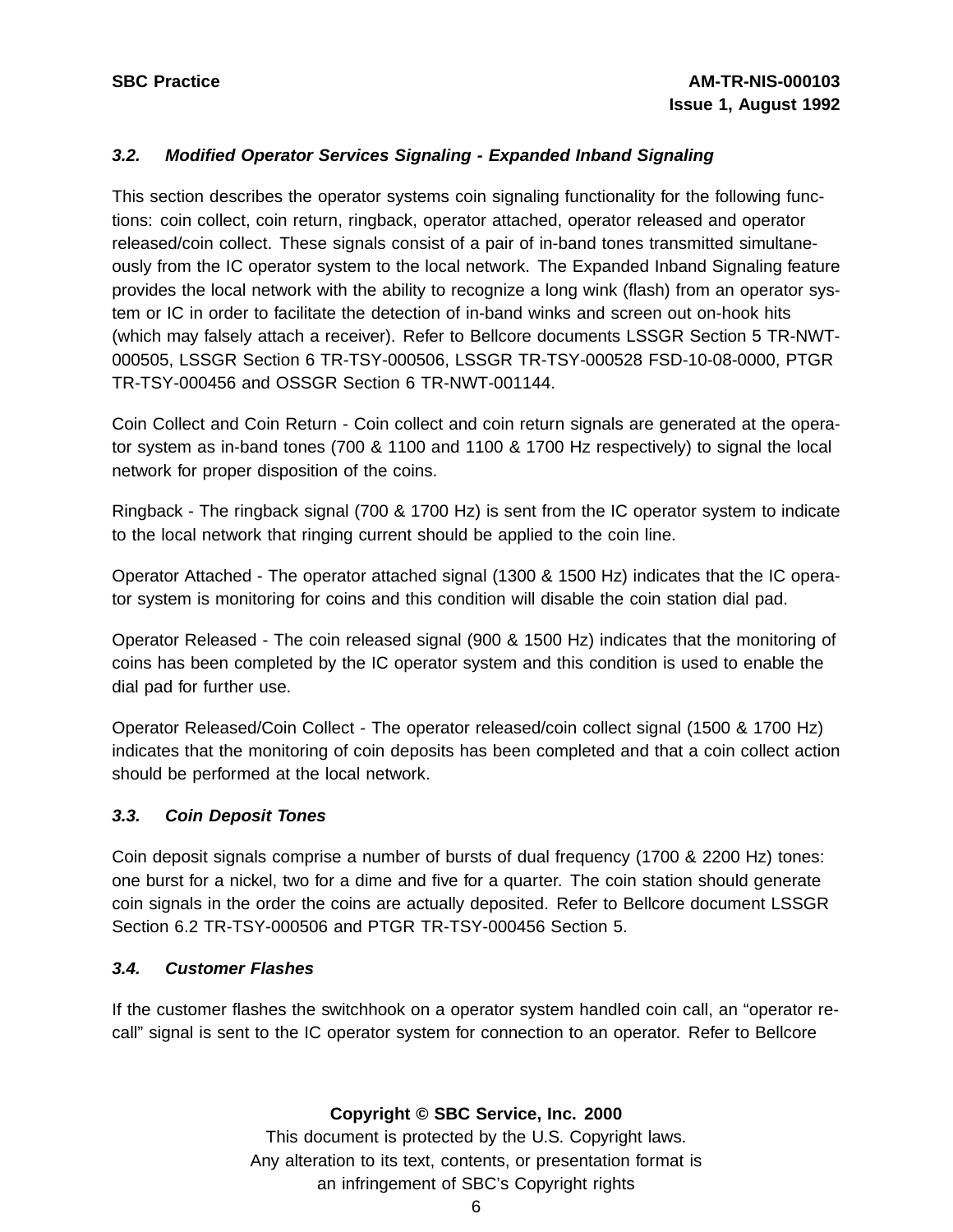document LSSGR Section 5.2 TR-NWT-000505, LSSGR Section 6.3 TR-TSY-000528 for the specifications.

# **3.5. Operator System Hold**

This is the off-hook (acknowledge wink) from the IC that signals the local network that coin control will be controlled from an outside source (not the local switch). Refer to LSSGR Section 5.2 and Section 6.3.

# **3.6. Trunk Signaling - Modified Operator Signaling**

This section pertains to the network trunk signals sent over the interface. Refer to OSSGR Section 5, Section 6 and Section 10, LSSGR Section 5 and 6, LSSGR TR-TSY-000528 FSD 10-08-0000, LSSGR TR-TSY-000530 FSD 20-20-0000 and LSSGR TR-NWT-000690 FSD 20- 24-0000.

Modified Operator Signaling (MOS) is characterized by two stages of outpulsing. These two stages consist of an address field (called number) in the first stage and an identification field (calling number - ANI) in the second stage. In MOS signaling, the address field is sent first and the identification field is sent last. With MOS signaling the calling number information is sent with 7 digit. Refer to LSSGR Section 6.3 and 6.4, and OSSGR Section 6.7.2.4.

- 1. On receipt of the digits from the coin telephone, the end office or the operator tandem will seize a trunk to the IC.
- 2. The IC recognize the seizure by sending a wink-start signal.
- 3. With the receipt of the wink-start, the AOC network will outpulse the following address field:
	- $KP + 7/10 + ST$  (domestic)
	- $KP + 1 + CC + NN + ST$  (international)
- 4. When the IC receives the address field, the IC will return the ANI request signal (offhook) to the AOC network.
- 5. On receipt of the ANI request signal from the IC, the AOC network will outpulse the identification field as follows:
	- $KP + 11 + 0/7$  digit ANI + ST (domestic and international)

#### **Copyright © SBC Service, Inc. 2000**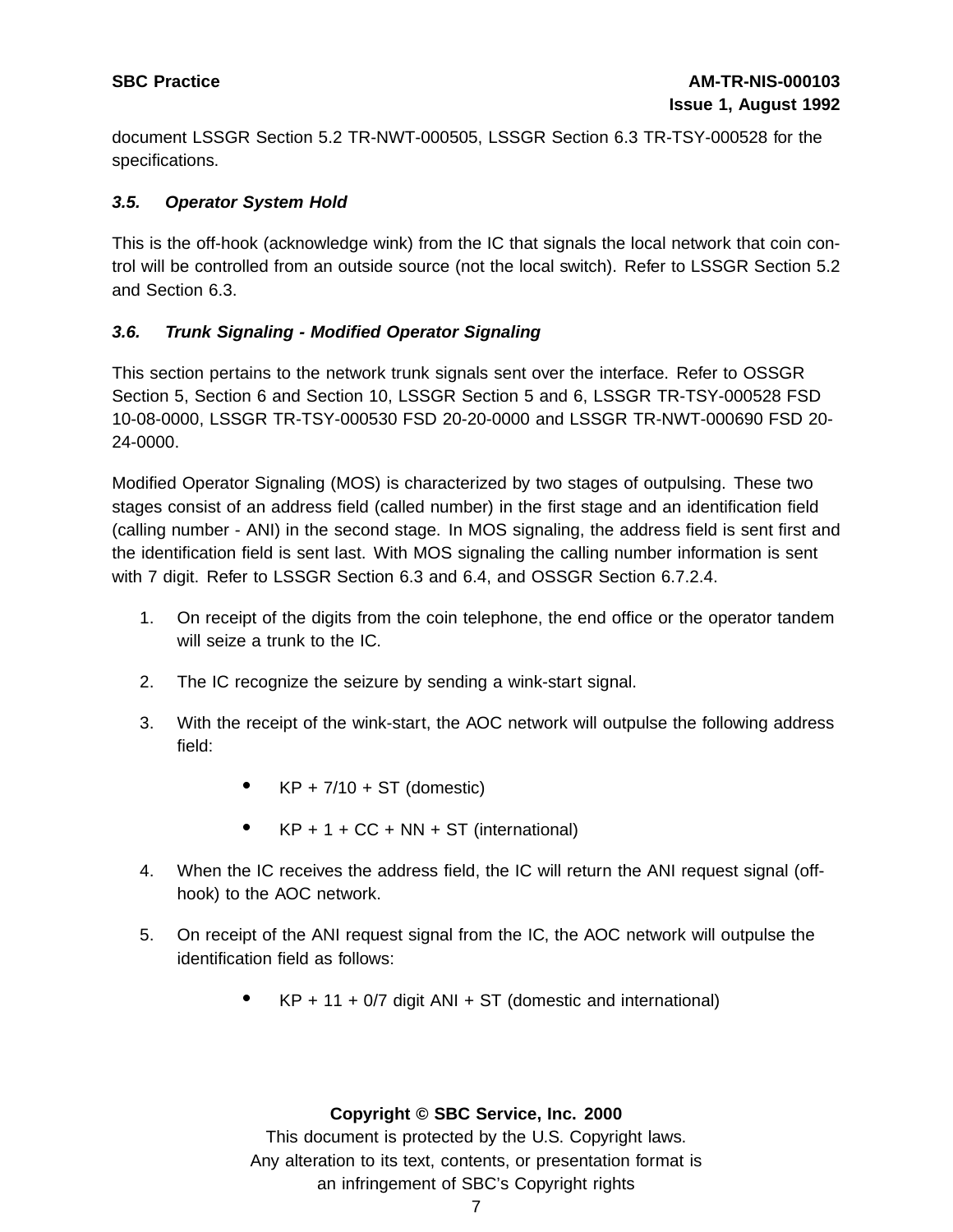6. The AOC network will accept and process the expanded inband signals (see Section 3.2) sent from the IC and will pass the customer switch-hook flashes, coin deposit tones, DTMF tones and disconnect treatment to the IC.

Seizures - This pertains to the trunk seizure (on-hook to off-hook supervision) at the local network. Refer to LSSGR Sections 5.2 and 6.3.

Wink - The wink signal from the IC should be received after the seizure to initiate outpulsing. Refer to LSSGR Section 5, 6.3 and 6.4.

Answer and disconnect - This is the called party answer and disconnect and is characterized by a trunk tip and ring battery reversal. Refer to LSSGR Section 6.3.

# **3.7. Dual-Tone Multifrequency Signals**

DTMF address signaling is used with virtually all modern public telephones. This document pertains to DTMF tones 1 through 0, \* and #. Refer to OSSGR Section 24 TR-NWT-001162, ANSI T1.401 - 1988 and LSSGR Section 6.4 for the signaling specifications.

# **3.8. Call Progress Signals**

A variety of audible tone signals are used to inform the customer or operator system of the progress of disposition of a call. These signals may pass over the trunks between switching systems. Refer to LSSGR Section 6.4.

#### **4. REFERENCES**

#### **ANSI Documents:**

• Interface Between Carriers and Customer Installation - Analog Voicegrade Switched Access Lines Using Loop-Start and Ground Start Signaling. ANSI T1.401 - 1988. American National Standards Institute (ANSI).

#### **Telcordia (formerly Bellcore) Technical Documents:**

- LATA Switching System Generic Requirements, Section 5, Call Processing, TR-TSY-000505
- LATA Switching System Generic Requirements, Section 6, TR-NWT-000506
- LATA Switching System Generic Requirements, Section 7, Transmission, TR-TSY-000507

#### **Copyright © SBC Service, Inc. 2000**